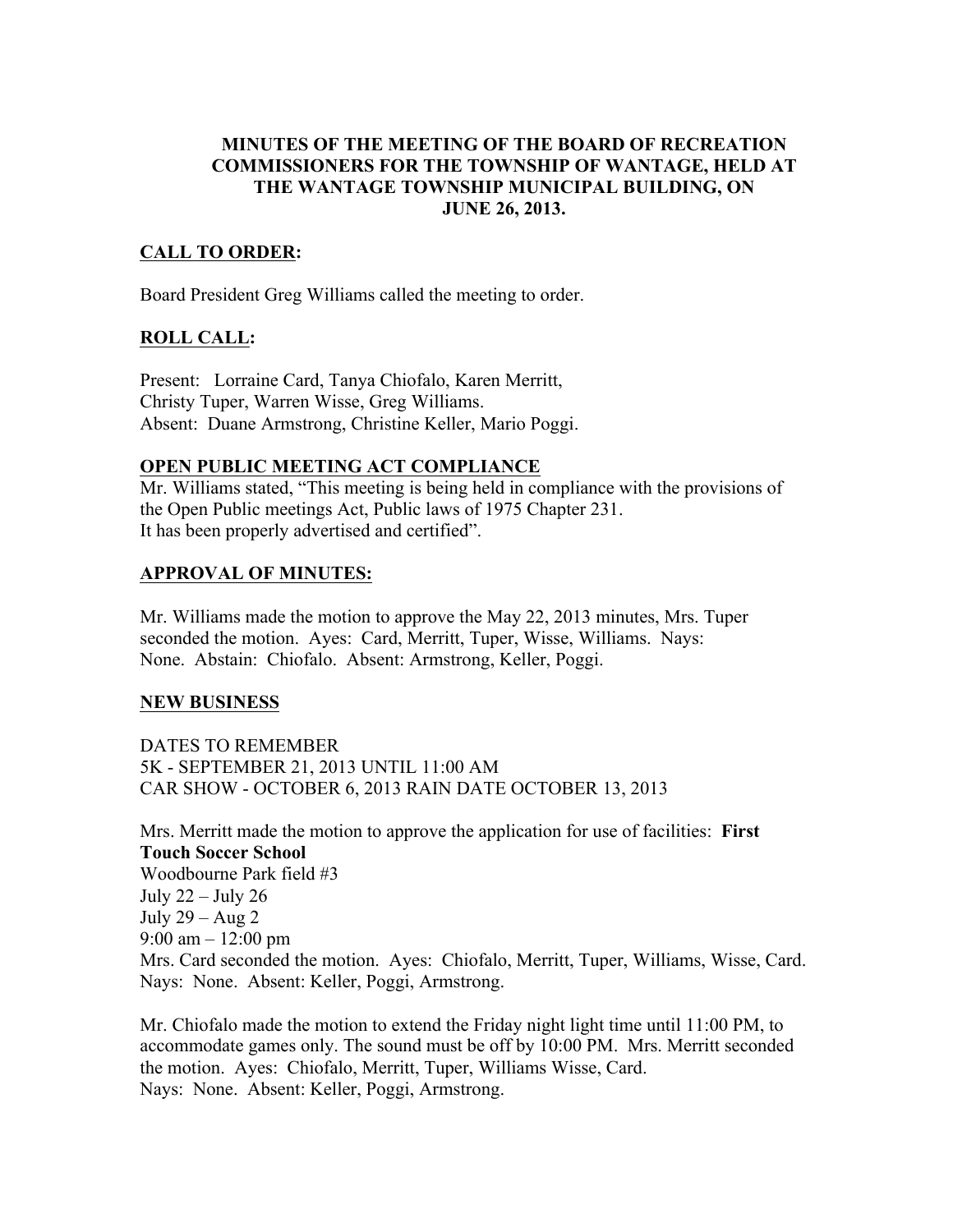*Lights in Park Sunday – Thursday until 8:30 p.m. Friday and Saturday if there is a game until 11:00 p.m. (although no noise after 10:00 p.m.) If practice, until 9:00 p.m.*

Mrs. Chiofalo made the motion to approve the application for use of facilities: **High Point Hawks Football**

Woodbourne Park fields # 7 & 8 August 1, 2013 – December 1, 2013 Mon – Thurs  $6:00 - 8:00$  pm Fri.  $6:00 - 9:00$  pm Sat. 8:00 am – 11:00 pm Sun. 8:00 am – 5:00 pm Excluding September 21, 2013 until 11:00 AM, October 6, 2013 and October 13, 2013. Mrs. Card seconded the motion. Ayes: Chiofalo, Merritt, Tuper, Williams, Wisse, Card. Nays: None. Absent: Keller, Poggi, Armstrong.

Mrs Chiofalo made the motion to approve the application for use of facilities: **Sussex /Wantage Little League**

Aug. 1, 2013 – Oct. 31, 2013 Lott Road fields 1, 2, 3 Woodbourne Park field #4 Mon. – Fri. 4:00 pm – 9:00 pm Sat., Sun. 8:00 am – 9:00 pm Mrs. Card seconded the motion. Excluding September 21, 2013 until 11:00 AM, October 6, 2013 and October 13, 2013. Mrs. Card seconded the motion. Ayes: Chiofalo, Merritt, Tuper, Williams, Wisse, Card. Nays: None. Absent: Keller, Poggi, Armstrong.

Mrs. Chiofalo made the motion to approve the application for use of facilities: **High Point Soccer Club** Woodbourne Park fields 5, 6 July 8, 2013 – July 12, 2013 July 29, 2013 – August 9, 2013  $9:00 \text{ am} - 3:00 \text{ pm}$  Monday – Friday Woodbourne Park fields 3, 5, 6 August 19, 2013 – December 1, 2013 3:00 pm – 8:30 pm Monday – Friday 9:00 am – 8:30 pm Saturday – Sunday Mrs. Card seconded the motion. Excluding September 21, 2013 until 11:00 AM, October 6, 2013 and October 13, 2013. Mrs. Card seconded the motion. Ayes: Chiofalo, Merritt, Tuper, Williams, Wisse, Card. Nays: None. Absent: Keller, Poggi, Armstrong.